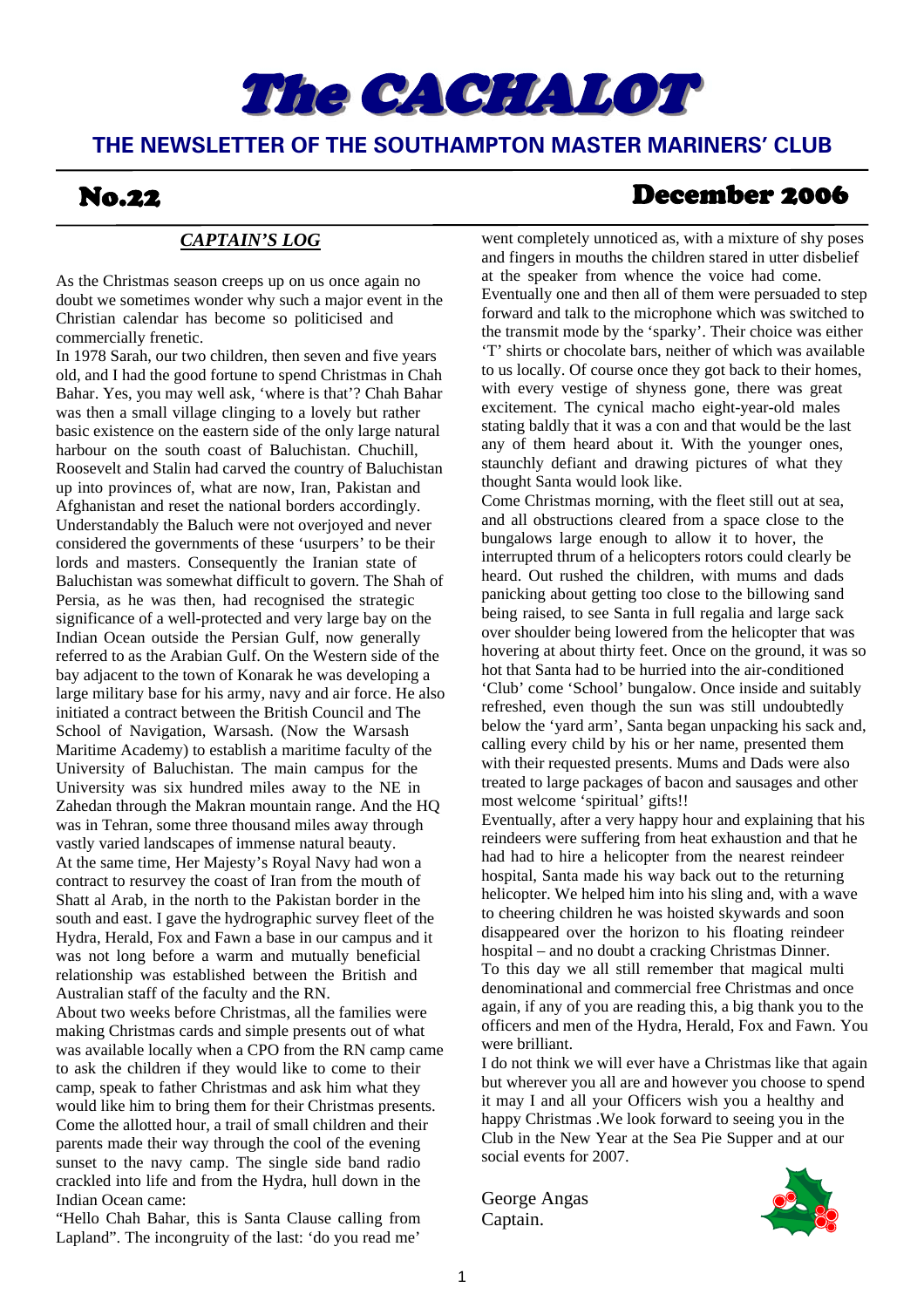#### *STRATEGIC REVIEW*

#### *PROGRESS REPORT AND ACTIONS*

#### NOVEMBER 2006

1. It is now nine months since the General Committee agreed to implement the recommendations contained within the strategic review and it is time to review the progress made to date and outline the activities for 2007 in order to achieve our objectives.

#### 2. The agreed recommendations were: -

- 2.1 Computerise, where appropriate, SMMC administration and record keeping, especially the financial accounts.
- 2.2 Change the opening / working times of the club to: Wednesday,Thursday and Friday from 11:30 to 15:00hrs/administration times to: Wednesday, Thursday & Friday 1100 to 15:00hrs
- 2.3 As a matter of urgency, seek out and negotiate for more suitable premises within which to rent accommodation to provide a clubroom that will be capable of holding committee and administrative meetings, social events and also provide effective administration offices.
- 2.4 Actively engage in discussions with influential members of the Southampton based maritime industry to identify what activities/ contributions would encourage them to join the SMMC.
- 2.5. Encourage shore based and sea staff members to contribute articles for and present technical papers to *The Cachalot* and SMMC seminars respectively.
- 2.6 Seek out and work more effectively with other maritime institutions, e.g. Nautical Institute, Institute of Marine Engineering, Science and Technology, Southampton Oceanography Centre.
- 2.7 Work with SCC to assist them to enhance the city's maritime profile, e.g. assist with the building and development of a maritime employment database or other such appropriate activities.
- 2.8 Seek out potential and appropriate contributions, i.e. within the SMMC member's field of competence, incomegenerating activities in order to maintain the SMMC cash reserves and support fund raising activities.
- 2.9 Build upon the relationship that exists between the SMMC and the Southampton Seafarers Centre to their mutual benefit. e.g. accompany padres on ship visits, welcoming seafarers to the SSC and the SMMC by attending joint social events such as curry lunches etc.

#### 3. Proposed Activities

- 3.1 Actions upon recommendations 2.1,2.2 and 2.3 above are in hand and that we now need to make a start upon 2.4 to 2.9 inclusive. This was an agenda item at the last General Committee at which it was agreed that the views of members should be considered through the development of a questionnaire that would be sent out with the next issue of the Cachalot. The information requested will be related to members professional activities, qualifications and interests, for the sole purpose of identifying the Club's capability of responding to requests for items of interest for publications in the Cachalot, responding to other professional bodies and enquiries from Southampton City Council and Fareham Urban District Council on topical matters maritime, etc. The information will be held upon a database and will enable us to contact the most appropriate member/s in order to seek the requested article/information. In order to develop a standardised database it will require you to complete the following table of information. The information provided by you will be held by the Club in strict confidence, will be used only for the purposes as identified above and will not be disclosed to any other person or organisation without the agreement, in writing, by the named Club member. Any member will be able to withdraw the information provided at any time by notifying an officer of the Club. A pro forma questionnaire is included herewith for your consideration. If you would like to participate in the professional as well as the social activities of the Club, please would you complete it, either by email or hard copy and send to: G. Angas, at the Club's new address (see below). Also, if you have any questions or alternative suggestions, then please contact me. All contributions will be in confidence and most welcome.
- 3.2 Now that we have a new clubroom it is appropriate to consider how we should approach the issue of membership of the Club and how best to attract new members. The Executive & Finance and the General Committees' agreed (see the E & F and G Committee minutes of 31<sup>st</sup> October and 2<sup>nd</sup> November 2006 respectively) that a small working group be formed to consider the issues and report back .The working group meetings will be held in the meeting room of the SMMC between 11:00 and 12:00 hrs on each Friday up to Christmas. The nucleus of the wg will be: G.Angas (Chair), P.Marriott, H. Roberts, L.Hall, B.Peck. Any other members that have a view or wish to participate will be welcome to either attend the Club at these times or respond by email or letter to: The Boatsteerer, The Southampton Master Mariners' Club, 1<sup>st</sup> Floor, 12-14 Queens Terrace, Southampton SO14 3BP. The findings and recommendations will be published in the March 2007 edition of the Cachalot.

#### **This will be an agenda item at the AGM on Thursday 11th January. Please come and contribute to the debate.**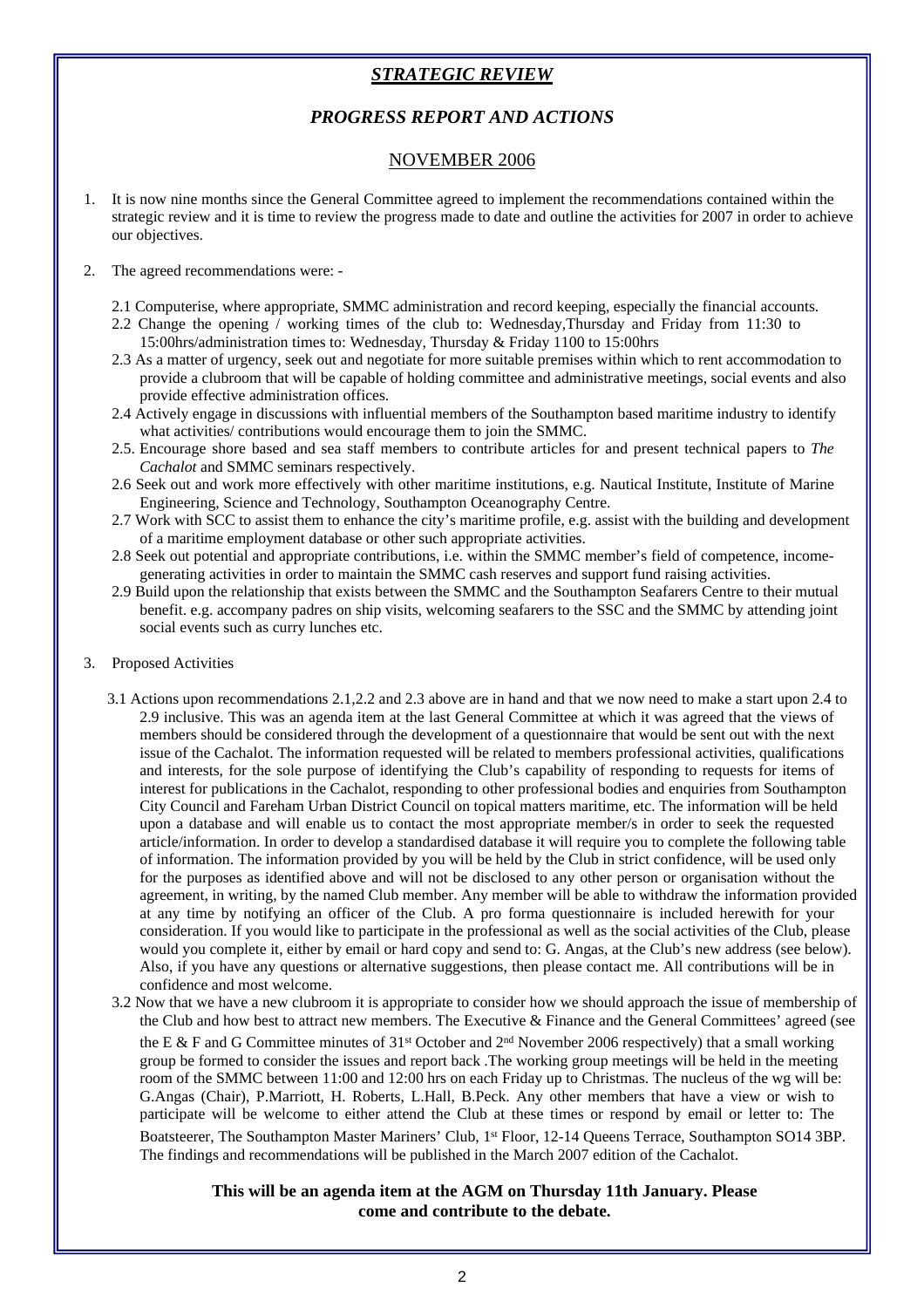#### www.cachalots.org.uk

Our new web site is now up and running, or maybe just staggering to its feet, and your editor is now learning how to edit it and add new pages. There is a wealth of stuff in our archives which, although not suitable for publication in this magazine, may be of interest to someone out there. One of the advantages of posting such material on the web is that interested parties can dip and pick at will and to their own level of interest.

In the near future we will be adding a "Members only" section which will be accessible by means of a password so watch the site for further details.

It is also intended to post all the past editions of *The Cachalot* on the site but, because they were originally compiled with little thought as to their file sizes, they will need a bit of tweaking first to get them down to a manageable size.

One of the functions of the web site is not only to raise the profile of the Club within the maritime industry but also to raise funds to help keep us afloat. To that end we are seeking sponsored links on the site and ask members to contact friends and acquaintances in companies and other organisations that might be interested. Details of the proposed organisation should be submitted to the Club which will then make a formal follow up by letter, inviting the organisation to sponsor a link on the web site.

As announced in the last issue, the Office and the Club's Office holders now have e-mail addresses that reflect the club name, and this facility can now be extended to all members so that they can advertise the Cachalots rather than some nebulous service provider and at the same time raise funds for the Club. The service includes:

- E-mail address of the form <forename>.<lastname>@cachalots.org.uk

 - Web mail service (like hot mail) where e-mail accounts can be accessed from any computer connected to the Internet anywhere in the world.

- Access to a UK based HelpDesk.
- Cost: £9.50 per month with £5 going to the Club.

Optional additional services include:

- Mail redirected to other e-mail accounts (no additional cost)
- "Push" e-mail synchronisation to "smart" phones (no additional cost)
- Full Microsoft Outlook client that automatically synchronises with the users own PC whenever there is an Internet connection (£2.50 extra per month).

Clive Robinson, of C Data Services, who will be supplying the service, suggests that the simplest method to order it is to order directly on the Cachalots web site and pay by "PayPal" (this is a tested and secure method of paying on the web and is very easy to set up). Payments can be quarterly or annually with an e-mail reminder being sent one month before expiry, one week before and on expiry. Details will be posted on the site when this facility has been set up.

Please note that this is an *e*Mail service that will work on *any* internet connection regardless of whether it is broadband or dial up and you can use it on *any* PC. For example, if you are in a hotel in Australia that provides internet facilities (like an Internet Café) you can simply sign in to your UK-based e-mail account and check your messages and send new ones using only the hotel's own equipment (i.e. you don't need to

#### $\circledcirc \bullet \bullet \bullet \bullet \circ \bullet$

*Have you visited* shiptalk.com *yet? This web site was recommended to me by Andrew Tinsley and it professes to be the world's leading seafarer portal. It certainly is comprehensive and should keep you up to date with everything that is happening in the shipping industry.*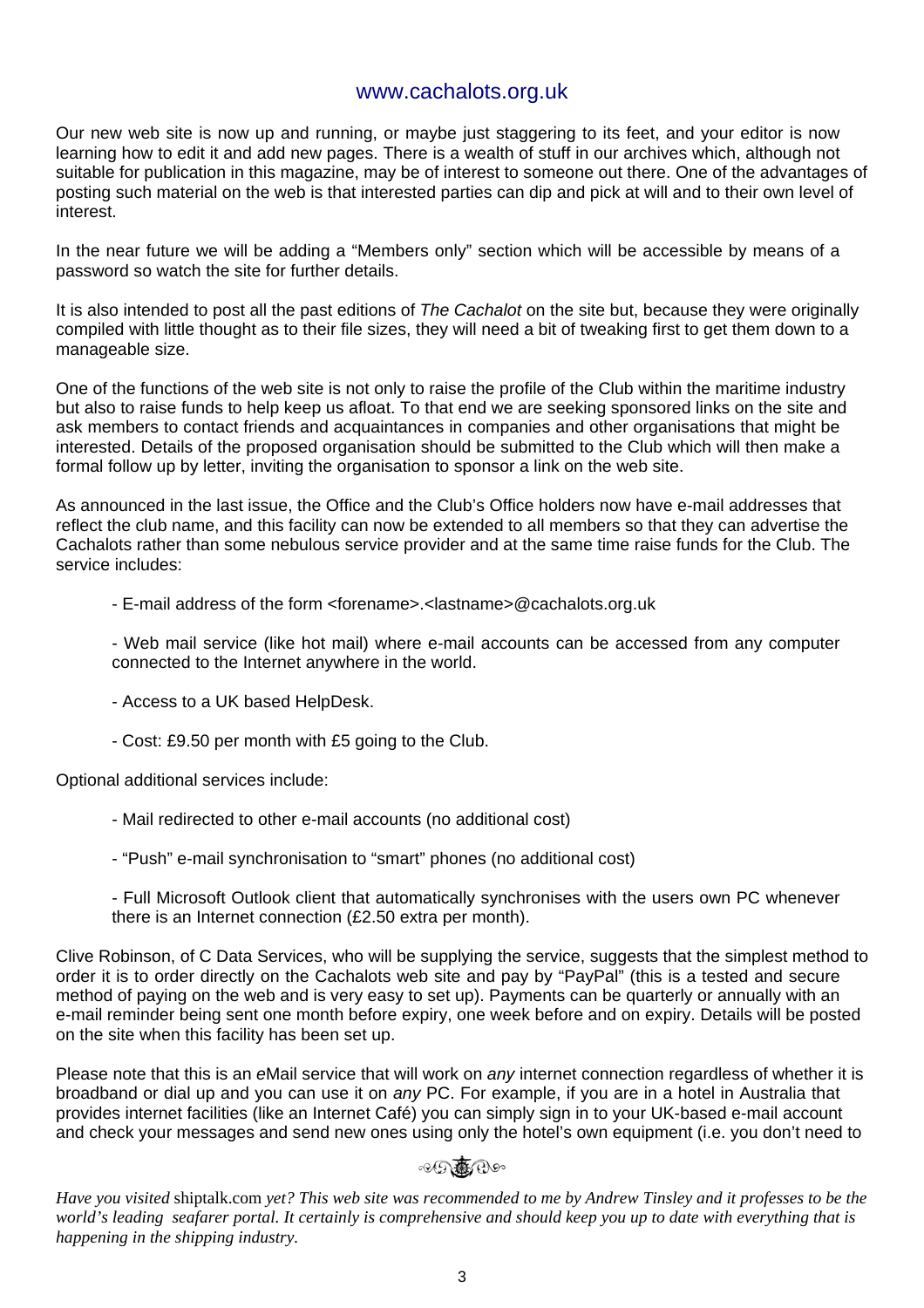#### **Operation Lucid**

*This extract from Rear Admiral Sir Morgan-Giles's memoirs,* The Unforgiving Minute", *follows on directly from the last.*

Later that summer, 1940, HMS Arethusa returned to the UK and was ordered to Sheerness. This was the time of the Blitz and Invasion scares. The Germans had control of the entire Channel coast, and Hitler was expected to order an invasion of Britain at any time. Arethusa and other ships were not able to move out into the Thames Estuary because enemy aircraft had laid large numbers of magnetic mines. In fact we were in dry dock for a few days. The Gunnery Officer went on leave, I was left in charge of the anti-aircraft armament which was trying to join in the defence against German bombers making their nightly blitz on London. I said to the Gunnery Officer "How on earth do I aim these things?" He replied (more or less) "You can't; just point them up and fire them into the sky"!

There was, in fact, no effective control at night-time, and all our guns did was to contribute to the anti-aircraft barrage, break a few windows in Sheerness Dockyard and cheer up the civilian population by making them think that something was being done in their defence.

Then I went on leave for a week - to my home in Devonshire. When I returned to Arethusa somebody said to me "Why have you come back?" "Because my leave's finished". "But didn't you see that signal the other day about you?" "No, what signal?". I found the signal which was a day or two previously ordering me to report forthwith to the Admiralty, Room soand-so. I had no idea what all this was about. I remember I got a bus and a train, went to the Admiralty late in the evening and was shown to the room. When I went in somebody was sitting at a desk in a darkened room, scribbling furiously under a green shaded desk-light. It was Captain Agar. He looked up and said "Sit down". He then went on scribbling, and I can remember his pen squeaking on the paper. He put his letter in the envelope, licked it, pressed the bell, said to the messenger "Take this to the Prime Minister". Then he said, "Come and have dinner, Gilo".

He explained to me that he had been put in charge of a special operation (Operation LUCID) to counteract the threat of invasion. The enemy were known to have collected large numbers of Rhine barges, which were assembled in Calais and Boulogne, intended to bring the German Army across the Channel.

Somebody in the Admiralty knew that the British Petroleum Warfare Committee had done experiments with a mixture of Admiralty Oil, diesel oil and petrol. If ignited on the sea this stuff would run round on the surface like quicksilver with huge flames that would burn up anything or anybody that it reached.

Churchill and the Naval staff had decided to mount a Fireship operation into Calais and Boulogne, making use of four or five ancient tankers. The idea was to fill them with this "hell's brew", send them over at night with volunteer crews, leave only one or two men to steer the ships full speed at the harbour entrance and these final two would, if possible, escape by a little speedboat over the side of the tankers. It was hoped that the tankers would burst into the harbours and burn up the barges and the waiting troops.

The background to all this was that Churchill, who had recently become Prime Minister, said that just as Drake had "singed the King of Spain's beard", he wanted to "singe Mr Hitler's moustache".

Captain Agar had been chosen by Churchill to be in charge

of this extraordinary expedition. He had asked for me as his Staff Officer and (being his previous Torpedo Officer) to install the explosive charges for scuttling the tankers and for igniting the mixtures.

There then followed a period of very intense activity. We had to collect the old tankers, get them filled up, arrange volunteers, install the explosives and make detailed plans for attack. This was all run from the Admiralty in conditions of fantastic secrecy. Nobody knew what the old ships were intended for. We had to work day and night to get everything ready.

I remember coming back one night to report to Captain Agar in the Admiralty, the Blitz was on, huge flames lit up the London sky, my staff car had to bump over innumerable fire hoses in Whitehall and when I met Captain Agar he said "They've got the Commons".

Anyway, a date was decided, escorts of destroyers and motor torpedo boats arranged, and we set sail. But unfortunately the tankers were so old and decrepit that instead of doing just the slow 6 knots which we hoped, they would only do 3 knots. Also the skeleton engine-room crew kept coming up on deck, apparently drunk; but they were not drunk poor fellows, they were merely anaesthetised by the fumes of the petrol which leaked through the old rivets in the bulkhead and sizzled out onto the floor plates in the boiler room.

So the mission had become impossible and we all returned to Sheerness. (I was in one of the escorting destroyers, HMS Hambledon, with Captain Agar).

So a further hectic period was spent trying to improvise repairs on the tankers and getting a replacement for the worst two, and again we set out one night. But this time a southerly gale sprang up which not only delayed us but of course was the last thing we wanted because the petroleum mixture would be blown out of the harbours instead of into them.

A thing like this is very difficult to keep secret and the joke was that if you went into a pub in Chatham the barmaid would say "Are you in the fire-ships, dearie?"

The third time we sailed the omens were bad because, instead of the German searchlights being up in the sky, they were sweeping horizontally across the sea. In the "Safe channel" supposed to be clear of mines, the Germans must have sent a force of E-Boats to drop some magnetic mines. Soon after we got clear of the Thames the destroyer that Captain Agar and I were in detonated a mine which blew her stem off. Of course the fire-ships following us would be unable to cross this minefield, so Captain Agar sent an immediate signal "Operation LUCID cancelled".

HMS Hambledon had to be towed back to Sheerness by another destroyer. Captain Agar called a MTB alongside and we climbed into this and raced in as fast as possible so that he could report to the Admiralty.

So that was the end of Operation LUCID. With hindsight it was really a completely harebrained idea. But of course it suited Churchill's urge to take action, and Gussie Agar with his World War I VC was just the chap to put in charge. I should add that by this time I knew him extremely well, and kept in touch with him for the rest of his life. Apart from being such a nice charming Captain, he was extremely eccentric. There is more about all this in a book he wrote called "Footprints in the Sea".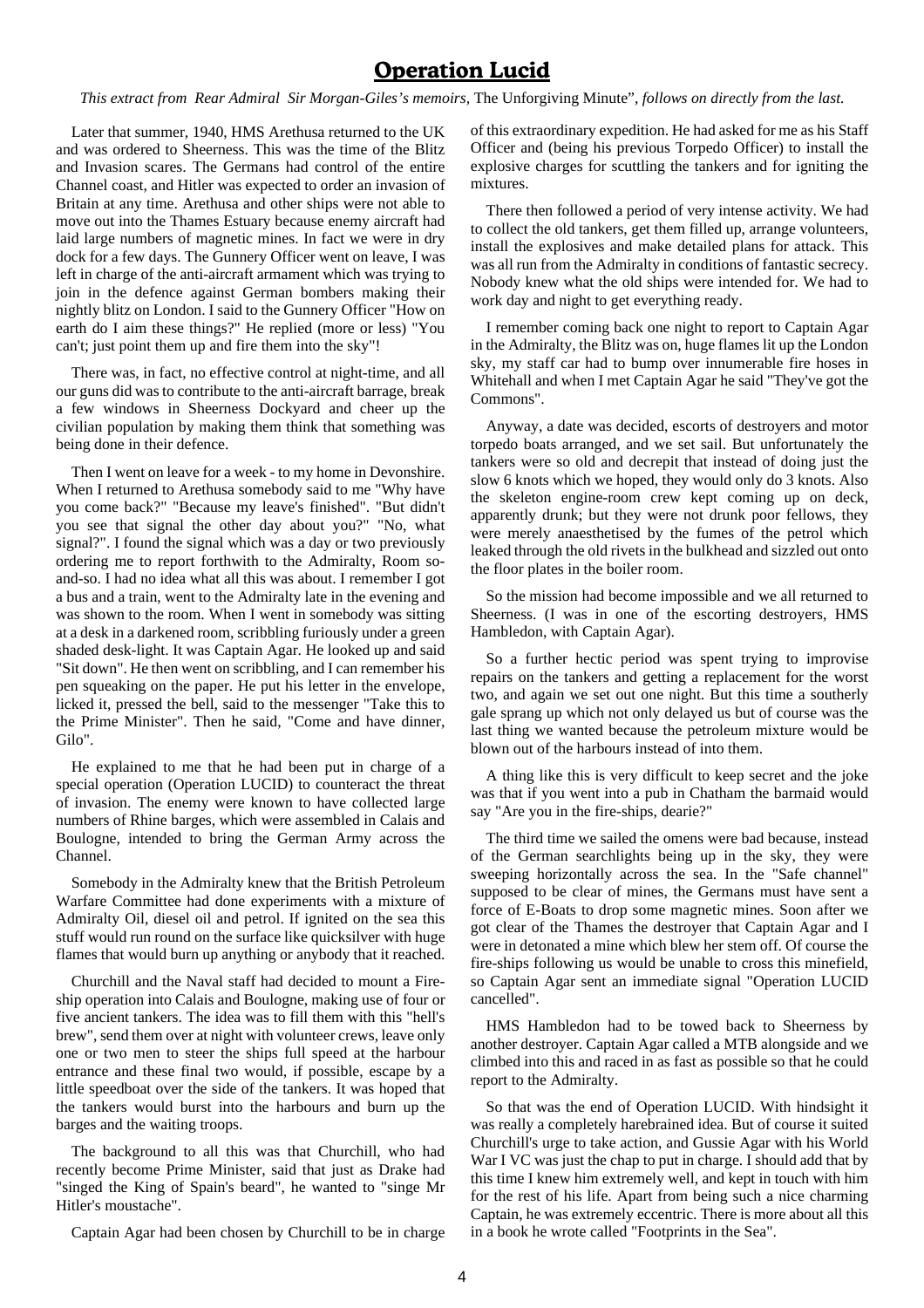At this point I would like to tell the history of how Gussie Agar won his V.C., in 1919.

At the end of World War I there was civil war in Russia between the Bolsheviks (Red Army) and the remains of the old regime - The "White Russians". Britain backed the Whites and, amongst other things, sent a considerable Naval force (under Admiral Sir Walter Cowan) to the Baltic.

Gussie Agar, then a young Lieutenant, was detailed to ship two fast "Coastal Motor Boats" to Finland, to be used for taking to and fro the British secret agents who were working against the Bolsheviks. The two boats were unloaded and began operations across the Gulf of Finland in total secrecy no ensigns, crews in civilian clothes etc. These craft were well suited to the purpose, having very high speed and a crew of only one Lieutenant, one young Sub-Lieutenant and one engine-room rating to work the two huge V-12 petrol engines.

After several trips landing agents near Kronstadt, Agar knew the positions of the Bolshevik Fleet and realised that it would be possible to carry out a torpedo attack. He asked for approval, but the Secret Service HQ in London said that the boats were only to be used for Intelligence work - "unless specially directed by the Admiral on the spot". Admiral Cowan said to Agar that he could not therefore order him to attack, but



Agar took this hint and set out with two CMBs on a night in June 1919. One boat broke down, but he continued alone in CMB4. He crept silently into the entrance to the huge Kronstadt fortress and tried to fire his torpedo: But it stuck and the firing mechanism had to be reloaded. This took 20 minutes, during which the boat lay stopped and unobserved, right under the guns of the Bolshevik Fleet.

Then Agar fired again, at very short range, and hit the 6000 ton cruiser OLEG which blew up and rolled over nearly on top of the CMB. Agar escaped in the confusion and returned safely to his base in Finland a few hours later.

For this remarkable exploit he was awarded the V.C. on 26th July 1919.

These CMBs were the predecessors of the Motor Torpedo Boats and Motor Gunboats of World War II. I shall say a lot more about these "Coastal Forces" in a later chapter, and also more about Gussie Agar himself, and why I admired him so greatly.

See his book FOOTPRINTS IN THE SEA (published in 1961).



*Lt. Agar's C.M.B. (No.4) travelling at speed and, below, the Naval Signal announcing his award.*

| $S - 1320$ b.             | (Established - May, 1900.)<br>(Revised-January, 1917.) |                                | P.O. of Watches<br>Read by-           |
|---------------------------|--------------------------------------------------------|--------------------------------|---------------------------------------|
|                           | NAVAL                                                  | SIGNAL.                        | <b>Reported by-</b>                   |
| $F_{\text{ROM}}-$         |                                                        | $Te-$                          | Passed by                             |
|                           |                                                        |                                | Logged by<br>$6$ ystem $\overline{J}$ |
| $\mathcal{H}$ ag          |                                                        | General.                       | Date - $26 - 7 - 16$<br>$Time - 1/75$ |
|                           |                                                        |                                | For surking the Botshevic Cruse OLEG  |
|                           |                                                        | H.M. The King has been pleased | rke                                   |
|                           |                                                        | the following awards.          | To Lieut                              |
|                           |                                                        | E.N. Victoria Cross.           | To action                             |
|                           |                                                        | Lieut Hampphie RNER.           | Sustairworld                          |
|                           |                                                        |                                | service Cross. To Chief m.M. Beeley   |
|                           |                                                        |                                | R.N.Y.R. Conspicion fallently head    |
|                           |                                                        |                                |                                       |
|                           |                                                        | 1058                           |                                       |
| M. 1704/00.<br>Sta. 6/14. |                                                        |                                | Mit agar                              |

 $\circledcircled{F}$ 

#### **THE JOYS OF AN ASIAN ENGINE ROOM CREW:**

On one occasion IBERIA arrived at SUVA pilot at 0600 as usual and went alongside Kings Wharf where there were 2 berths that could, at a pinch, take large ships. The usual berth,(the seaward one) was occupied by the regular Union Co. mail ship loading bananas and so IBERIA went ahead of her to the inner berth. All was secured, gangways in place and the Captain took the Pilot down to his cabin for a cup of 'coffee'.

About 20 minutes later there was the heck of a disturbance, the sound of moorings parting, pedestal gangways collapsing, shouting, screaming etc. etc.

The Captain and the Pilot shot out on deck and saw the wharf slowly but steadily moving astern!

At the same time as the Captain and Pilot moved rather more quickly than usual the Chief and Second Engineers moved to the Engine Room at a speed that was worthy of an Olympic gold medal only to find a dozy looking ag-wallah sitting at his ease polishing the port engine manoeuvring wheel but, having done one side, instead of walking to the other side to complete the job, he just moved the wheel half a turn thus putting steam into the port engine and going "ahead".

As the Captain said later the only good thing was that they were not at the usual berth and so the 'TOFUA' was spared having 30,000 tons boarding by the stern!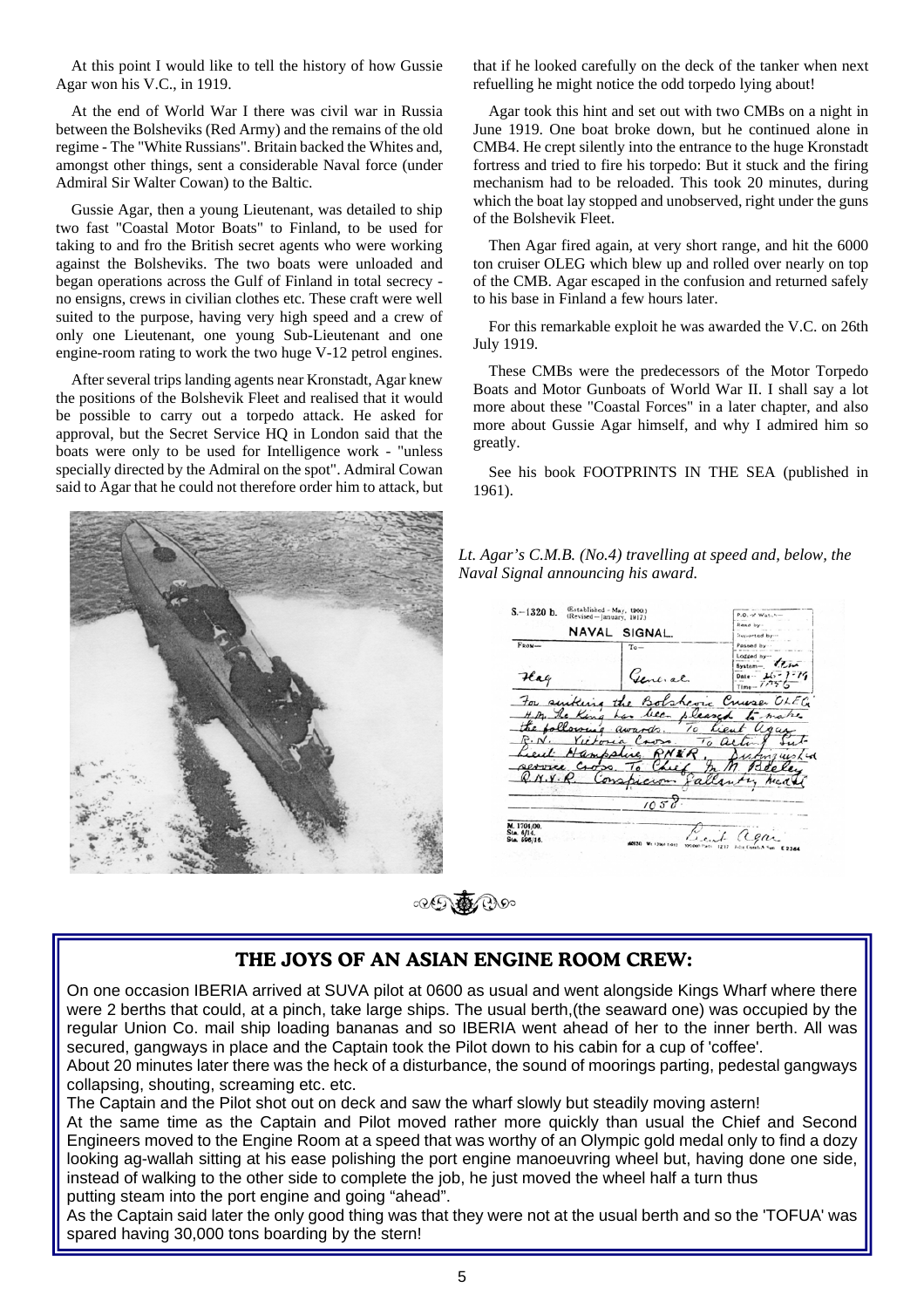#### **TO THE DISTANT SHORES OF THE FALKLAND ISLANDS**

You may or may not be aware that for over 40 years a Danish Cargo ship transported most of the general cargo to The Falklands. There was a very specific reason for this, and that was the ongoing conflict with Argentina over many years and it was seen as being a safer route for the cargo to be transported on a neutral ship.

My ship, the M.S. A.E.S. was 2,200 tons and capable of carrying 18 passengers. Our normal port for loading would be Gravesend or Victoria docks, and we all assured that we had a jolly good night out before this long and lonely journey ahead of us, which would take us 3 month before retuning to real civilisation again. Our 8032 mile journey to Port Stanley would take us approximately 30 days including a short 4-hour stop in Las Palmas to take on bunkers for the trip. When we arrived in Port Stanley we were always greatly welcomed by lots of the residents from Port Stanley who would be waiting on the jetty for their vital supplies. Many of the products we shipped were for the two main local stores; one was The West Store, owned by the Falkland Island Company, and the other the Speedwell Store in John Street.

On the map, the Falklands are mere specks in the chill South Atlantic. For the 2,379 who lived there then, it was spacious enough. Approximately, 1,800 of them dwelt in Port Stanley, and Goose Green, with approximately 100 islanders, was the only other real community. Most of the rest lived on lonely sheep stations scattered throughout the 'Camp' as the countryside beyond Port Stanley is called.

The countryside is a little like the Old West with the Stetson and it was rather entertaining when some of our passengers from UK, who had signed long term contract as shepherds, visited The West Store near the jetty. Here they were met with open arms by the manager who, with a unique sales talent, was well capable of convincing them to spend the next two years salary on top quality saddles and all the rest of the riding gear required for the life on the out stations, leaving them with little money and a slim hope for an early return back to the UK.

On several occasions we also had passengers who were former murderers/convicts and were released on probation, provided they served a certain specified time in the Falklands, a very safe place with nowhere to go. Some very interesting people; a real insight into why anyone could end up committing a murder when they were normally a genuine nice person and it indicated that almost every person, in given circumstances, could do the same, but fortunately most of us have the sense not to enter into such a situation which could lead to such a terrible crime.

I spent a considerable amount of my free time visiting the "Camp" and I was fascinated by the extent of the spectacular wildlife, in a place where nature is still in charge.

There are five species of penguin that breed in the Falkland Islands. As well as the King, Gentoo and Magellanic (locally known as Jackass), there are Macaroni and the Rockhopper, all attracted to the Islands by the rich waters of the South Atlantic

Over 200 species of birds have been recorded on the Island, ranging from the tiny Tussa bird to the large birds of prey such as the Striated and Crested Caracara, the majestic black-necked and Coscorot Swans and, of course, the Black Browed Albatross which would often be seen following us for a few day north bound after leaving Port Stanley.

Sharing the white sandy beaches with the penguins are the fascinating elephant seals, sea lions and fur seals, they all hide in the tussock grass that can be ten feet tall in places. The largest breeding site of elephant seal is found on Sea Lion Island where there could be more than 500 pairs.

The only entertainment in the evening was the Old Globe Tavern in Port Stanley, just like an old western type bar, or if you had the desire for a more upmarket establishment then you would visit the Upland Goose Hotel situated in the west side of the town and that would be your entertainment places, with the exception for a few of us who became friendly with some of the soldiers based on the outskirts of Port Stanley who had a night club where we were able to finish off the evening.

The only other regular visiting ship to The Falklands was their own ship M.S. Darwin which normally ran between Montevideo and Port Stanley with passengers, fresh food and vegetables. The Antarctic Ship HMS Endurance would also visit on occasions on her way to South Georgia and I had the pleasure of having a luxurious lunch onboard during one of her visits.

We would spend most of our time in Port Stanley, but would also visit Goose Green Farm, which had an approximate population of 100 residents and being the biggest farm on the Island at the time, with approximately 140,000 sheep. The farm had their own jetty where we were partly able to moor with our two anchors out. Fitzroy was another large farm that we visited with A.E.S. and at times Fox Bay. We would off-load general cargo and load wool for our return to UK. We would also load wool from S.S.Great Britain which was still in Port Stanley, deteriorating further day-by-day, and was used as a storage ship for coal and wool. The average annual wool clip at the time was approximately 2,500 tonnes. At times we were carrying wool back to UK at a value exceeding £250,000 (There were approximately 700,000 sheep on the Falklands).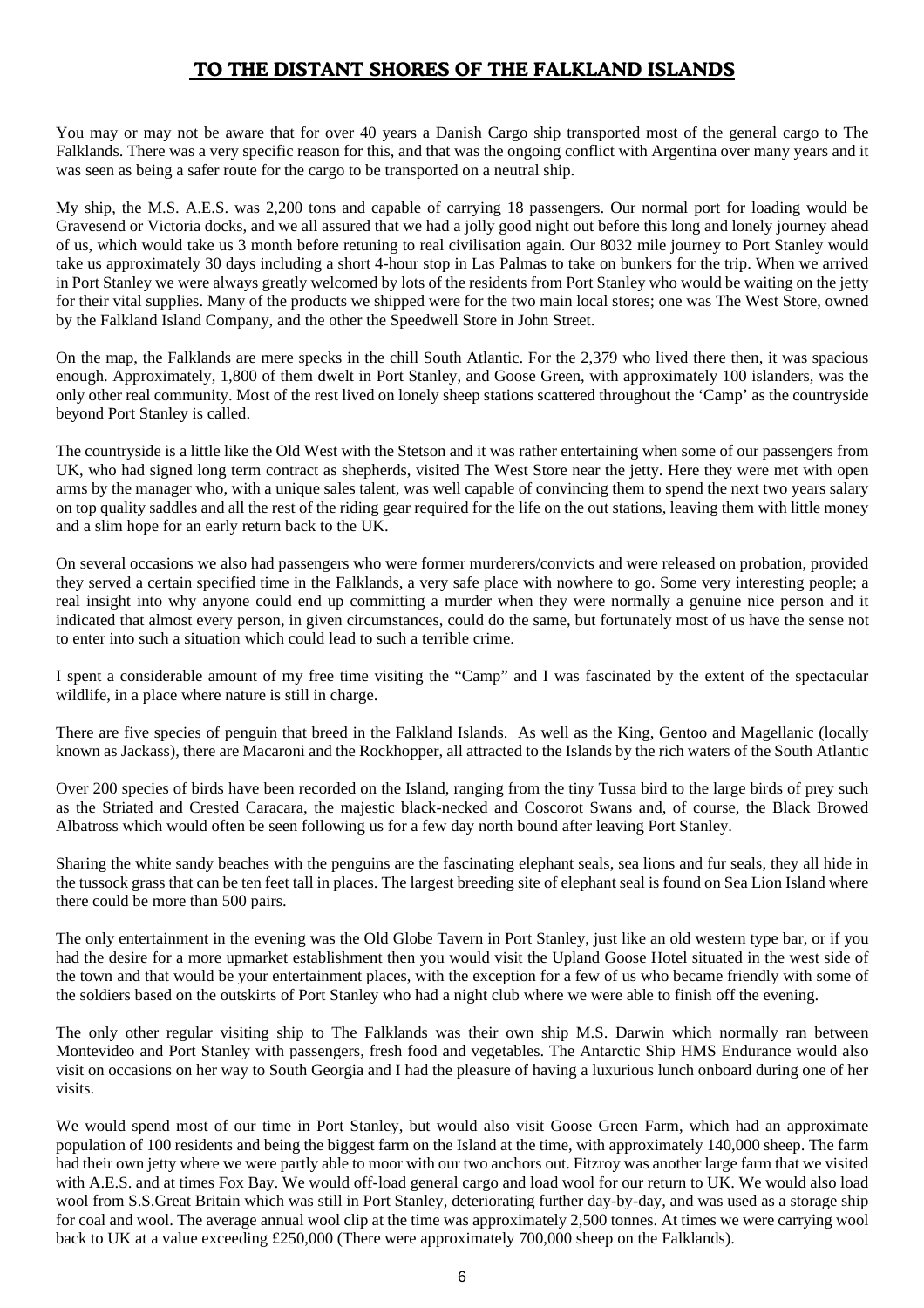Wool was always our main cargo for our return trip, but often we would call in to a small port on the River Sao Francisco called Sao Francisco Du Sul, located on Latitude  $26^{\circ}$  14.0'S and Longitude 048° 25.0'W. The port is on an island in the river, which flows into Babitonga Bay. We would load Brazilian mahogany in any space left below deck and when all hatches was closed and made safe, we would then have a full load of mahogany on the deck, but only after careful stability calculations using all those dreadful formulas which I am sure some of you still remember and of course we also had to consider the time of year with reference to expected weather conditions. We have on one occasion lost 75 % of the deck cargo of mahogany in the Bay of Biscay and had to seek shelter in Lyme Bay.

On another return trip from Port Stanley our deck cargo was a small proportion of the wild life. It was rather sad to see elephant seals, sea lions, and penguins being taken away from their home and having to travel over 8,000 miles to Dudley Zoo in the UK.

We had a large refrigerated container on the deck full of fish to feed them with during the journey. The stress was very noticeable on the sea lions, they would refuse to eat after being captured and we were having to force feed them for several days before they would finally start to eat themselves, I can assure you that this was a very difficult task and we were at high risk of being bitten.

I did 3 round trips to the Falklands in 1965 (9 months in total) before I joined Lilli Tholstrup (Kosan Gas) chartered by the British Government to supply natural gas to the Americans in Saigon with another ship owned by Kosan Gas supplying Ammunition, rather a dangerous contract at that time, but that is a different story.

I did a further two trips on the A.E.S in 1971 as a 2nd officer after leaving Navigation School in Svendborg (Denmark). I had borrowed money from Maersk and A.E.SØRENSEN for my two years study for my Mates & Deep Sea Masters certificate. A.E.S did not have a 3rd officer and therefore gave me a short cut and I needed two trips (6 month) to repay my debt to A.E.SØRENSEN before joining MAERSK in 1971 as a 2nd officer on Leise Maersk (85,000 tonnes Bulk carrier).

So I had a total of 5 trips to the Falklands (15 months) with 5 months of them being based somewhere around the Falklands.

Sadly, the ties with Danish shipping over so many years for the supply of cargo to the Falklands came to an end last year, as the MOD have now taken over the contract, but up until early this year, the Falklands were still being served by Danish ships with the Port of Loading being Shoreham in Sussex.

It was a very interesting experience - now distant memories, but I hope you may all have enjoyed to learn a little more about these distant shores of the Falkland Islands?

#### Captain Flemming Nelleborg Pedersen

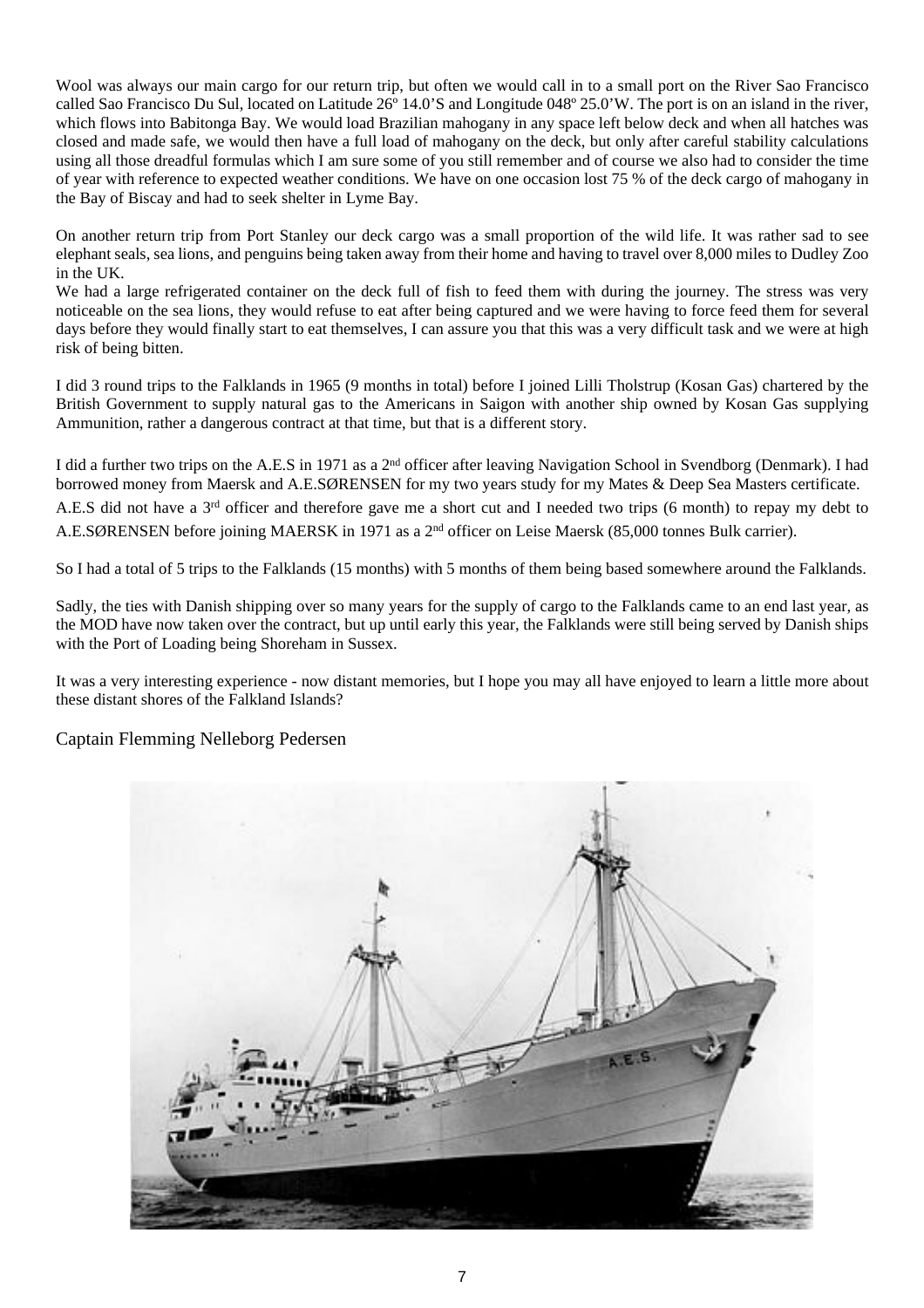#### **The Red Sea 1953**

The small motor vessels of the Halal Shipping Company Ltd, of Aden, Arabia, served ports in the Red Sea, Southern Arabia and the Benadir coast and, in addition to Hadjis bound for or returning from the Holy Shrines of Mecca and Medina, or the Red Sea specialities, hides, coffee bags and tins of kerosene, frequently transported sheep, cattle and, even, camels.

Red Sea sheep however were not the cuddly, woolly-coated variety with which we are familiar in the UK, some of which were allegedly mistaken for WRNS in duffle coats by sailors in Scapa Flow and other lonely stations, but had short coats and made excellent curry.

 Any laws relating to the carriage of live-stock by ship were perhaps only sketchily enforced in Aden and elsewhere round the Red Sea coasts more than half a century ago, but the carriage of camels, on the hoof and unsecured, in the holds of a 700 ton coaster cannot be recommended.

 Walking along the deck meant a balancing act on the backs of sheep and, after the sheep had been discharged, the white paint on the deck-houses would be found to have been licked off up to a level that could be reached by the sheeps' tongues.

 At Aden, sheep came alongside in lighters, tightly packed together. A deck crane or swinging derrick lowered a cargo hook into the lighter, several "snotters", or lengths of manilla rope having a eye and thimble at each end, being attached to the hook. Labourers or "coolies", working under the ship's own "Coolie Tindal", stationed in the lighter, then unhooked the snotters, hitched one end around the hind-leg of a sheep and re-attached the other eye of the snotter to the cargo hook. When all the snotters had been utilised the order "heave-away" was given and, saay, a dozen bleating sheep were lifted into mid air, each by one back leg, swung over the ship's side and landed on deck or in the hold at high speed. This performance continued until all the sheep were on board.

 The problem of how to devise a more humane and dignified method of loading sheep at bouys or an anchorage must have exercised the minds of some of Aden's more caring citizens and officials for, on arrival at that port on one occasion, we discovered that progress had reared its ugly head and the loading method had been modernised.

 Now the ship was provided with "sheep loaders", a heavy, cumbersome structure resembling in appearance a portable boxing ring. Corner posts were fitted to the heavy wooden base, connected on all four sides by wooden slats placed a few inches apart so as to form a wooden fence around the base. On one side a wooden gate had been fitted. One leg of a four-legged bridle could be hooked to each corner post, the common ring for the bridle then being slipped over the derrick hook, and the complete loader lifted from the lighter. Ideal.

 Perhaps the reader has already grasped the idea:- the gate would be opened by a Coolie in the lighter, through which the sheep would be invited to enter the loader, forming themselves into orderly lines. With the contraption full the gate would be closed, the order given to heave away, and the loader would rise gently, cross the ship's side, and be carefully landed on board where, once the gate was opened by a courteous Coolie, the sheep would file out in an orderly fashion similar to London office wallahs being disgorged from a lift at lunch time.

 Regrettably, as with most new systems, a few technical hitches soon became apparent. There had been no change in the method of stowing sheep in the lighters lying alongside the ship so, as usual, they stood tightly packed together. The first problem was how to land the heavy "boxing ring" in the lighter when the only available space was on top of the sheep. Accordingly, the loader was loaded over the ship's side by the Arab winch driver at the customary high speed, landing heavily on top of a considerable number of sheep. With the loader in this position the gate was of no value, the result being that the Coolies decided to load the pen by lifting the nearest sheep and hurling it into the middle. When the loader was seen to be heaped with sheep, some standing, some on their backs, others on their sides, the order to heave-away was given. As it was hoisted, the heavy loader often struck the coaming of the lighter and, late, the ship's side plating, causing severe injuries to any sheep whose leg protrude through the wooden slats forming the side of the loader. More injuries of this nature occurred when the pen was landed clumsily in the hold or on deck, after which the sheep were roughly physically ejected from the loader by the genuinely uncaring Coolies.

Both systems were cruel and I like to think that by now a better system has been devised. I wonder?

 Incidentally, Masters of Halal coasters, in view of their responsibilities, had certain financial inducements. One was "Sheep money", with cargoes of livestock. In the 1930's the Captain would receive one rupee for each sheep landed alive and sound at the port of destination. They were also "considered" for payment of one half per-cent commission on the profits of the voyage "but in no circumstances should this be written into the Contract of employment".

Hamish Roberts



*El Hak ,*working lighters at anchor, and, below, her details.

NAME: M.S. EL HAK FLAG:  $BR_1$ OWNERS: HALAL SHIPPING LONDON **MNGRS: BUILDERS: HAWTHORN, LESSIE : CELLET** TONNAGE: 1922 CAT SHEET  $1070207$ SPEED: IL KNTS... P of R: hertzen ........ **REMARKS:** -MARKS:<br>"The little fewel of the led Sea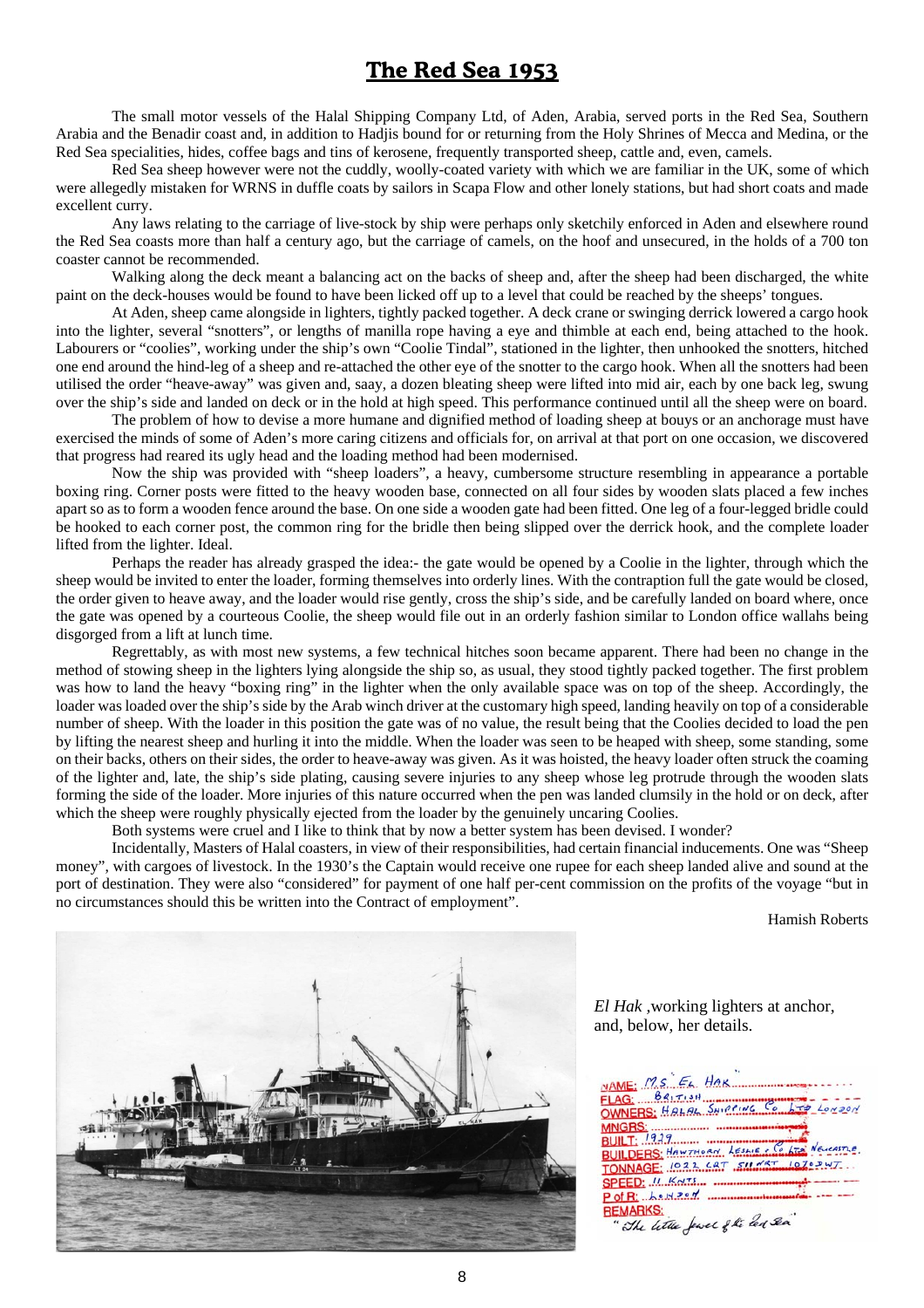#### **Escort towage steps up a gear in Southampton**

*My plea for something a bit more "contemporary" has elicited this contribution from my friend and ex-colleague, John Mileusnic. John has been a Southampton Pilot for 17 years and a "choice " Pilot for Esso for the past 12.*

A new arrival to be based at the Fawley Marine Terminal is the purpose built escort tug *TENAX*. Operated by Solent Towage, a wholly owned subsidiary of Østensjø Rederi AS, the *Tenax* will work alongside the tug *Thrax* under the overall management of Captain Nick Jeffery. She has a crew of six, comprising Master, Mate, Chief Engineer and three Seamen. Two of the Seamen are also assigned duties on Solent Towage's smaller tugs, purpose built to handle coastal traffic and run moorings at Fawley.

*Tenax* has two 1500m3/hour fire pumps powering a water monitor and a water/foam monitor. Should the need arise the oil spill response capabilities of the vessel has been enhanced by the Norlense 600S oil boom and a Desmi Oil Skimmer linked to three recovered oil tanks with a capacity of 146.5 m3. The navigation equipment is extensive allowing the *Tenax* to operate off shore if required with a communications suite that includes UHF and air band radio. This high standard of equipment coupled with a ships office that can be rapidly converted gives the

Since the early nineties active escorting through the Solent has been compulsory for loaded tankers greater than 60,000 tonnes deadweight bound to and from Fawley. Inward vessels are now met 4 miles south of the Nab tower and the tug is secured aft as soon as is practicable for the 25 mile passage to the berth.

Outward bound in ballast condition the tankers are escorted until they have completed the West Bramble turn and are clear of Cowes, some 5 miles from the berth.

Powered by two Rolls Royce Bergen type C25 diesel engines driving Voith propulsion units the *Tenax* has a standard bollard pull of 70 tons, but is able to apply a steering force and braking force at 10 knots of 150 tons. The escort line is 80mm Steelite with a breaking strain of 500t and in addition the tug is also equipped with a 57mm wire tow line with a breaking strain of 233t.

As well as escorting and ship handling at Fawley the



*Tenax* the flexibility of operating as an on scene emergency command post. One unique feature of all Ostensjo tugs, designed by a tug skipper following an incident in Norwegian waters, is a wire basket with a buoy at each corner attached to the crane, which can be rapidly lowered over the side to recover a man overboard.

The crew live onboard for two weeks at a time and as a consequence the accommodation has been fitted out to the highest standard with six individual cabins all with en-suite facilities, messroom/dayroom, galley, changing room and separate laundry. Below decks there are numerous storerooms and a dedicated fitness/exercise room.

Following extensive trials and crew training the *Tenax* is now a regular sight at Fawley and throughout the Solent when operating in the escort mode. A program of joint training with the tug masters and pilots on simulators and in open waters is on- going enabling the *Tenax* to be used by all to its designed capabilities.

#### PILOT'S PERKS

In the days when the Colombo Pilots were nearly all ex-pat Brits, there was one who was a particular mate of our Captain and who was always on the scrounge, it was usually the Purser who had to provide the likes of smoked salmon, English bacon etc. etc. On one occasion I recall the Chief Officer was the fall guy when the pilot required some gloss white paint to tiddly up his bungalow, The Chief Officer and the Bo'sun headed for the paint locker where they opened up a new five gallon drum, took out a third of the content and replaced it with paraffin!, stirred it up and delivered it to the gunport door for the Pilot's launch. We never heard any more of the incident but no way, even after 30 years, would that paint ever have dried !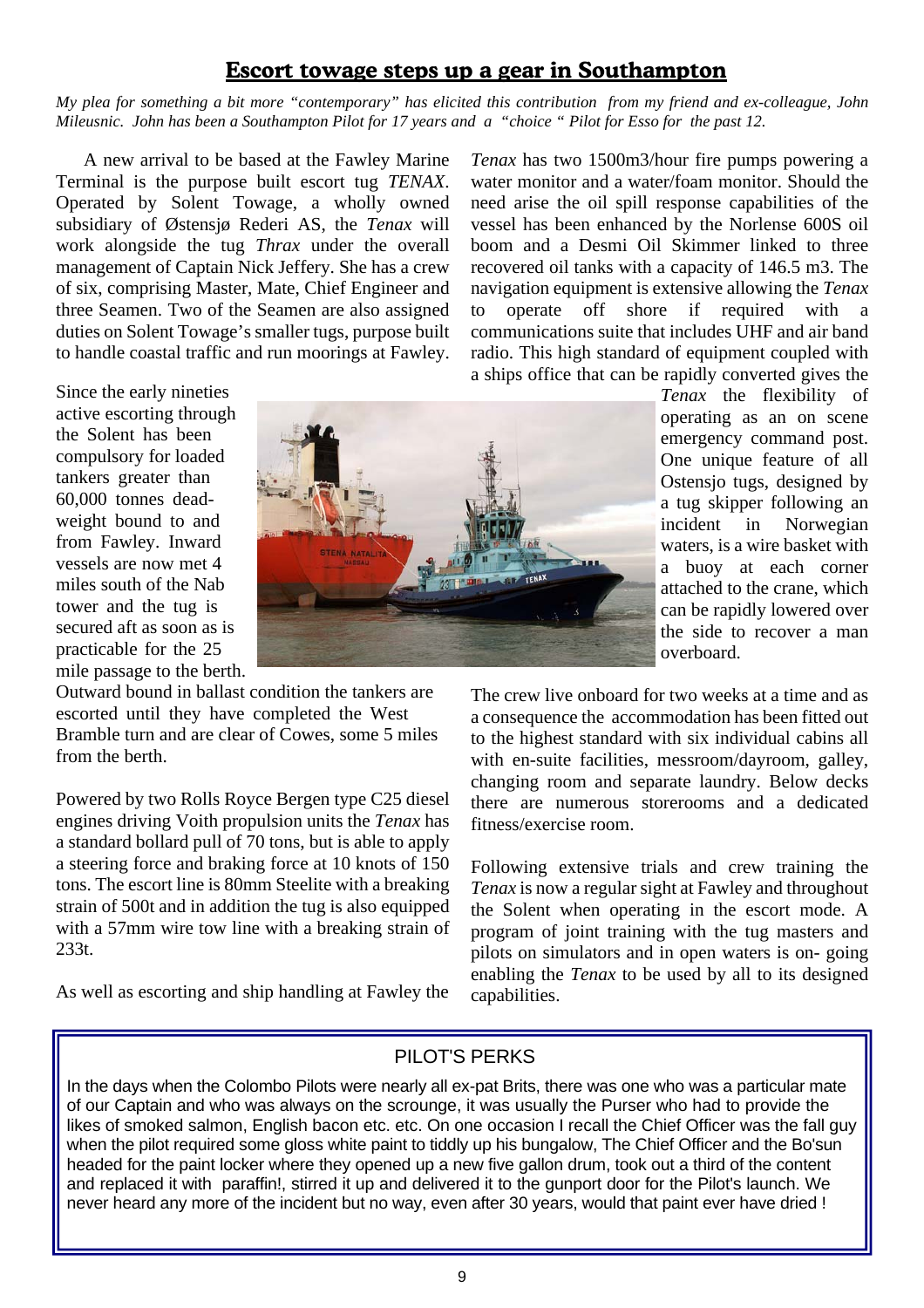#### **Here there be Monsters**

*Here is an interesting excerpt from "*Cachalots and Messmates, *"A Brief History of The Southampton Master Mariners' Club", written by Commodore D.M.MacLean, DSC, RD, RNR, and published in 1973.*

11th July 1972. By way of implementing the friendly aims of the Club, the author visited the Club's oldest surviving member, Captain C. H. Watson, O.B.E., on this, his 91st birthday, and found him "Hale and hearty from yardarm to yardarm".

He joined the Club in its foundation year, 1928, and although never an Officer of it he has always been a staunch supporter. Captain Watson (or "Charlie" as he is affectionately called) joined the Southampton Pilotage service in 1912 and retired from it in 1952, having been "Choice" Pilot for both Canadian Pacific and Union Castle lines for many years.

His memory goes back to the old sailing Pilot-Cutter days; and long before the oil refinery and storage tanks appeared on Southampton Water. "We were constantly on the move, piloting all kinds of steam and sailing craft in my young days," he declared, before releasing a flood of interesting anecdotes about his early seafaring days.

Flicking through the faded pages of an old Seaman's Discharge Book, he showed me, with a smile, one engagement entry for the year 1900 which read: "Rating: Second Cook" of Steam Yacht *KEMPION*, engaged in cruising in the Norwegian

Fjords. Rate of pay £7 per month.

During this period, Charlie explained, the shipping economy of this country was at a very low ebb. Officers with Master Mariner's Certificates were serving in ships' forecastles - glad to be in a job of any kind.

But one of his proudest memories is, that when he was 19 he served as Able Seaman on board King Edward Vll's graceful yacht, *BRITANNIA*, in her exciting racing heyday. His principal



The auxiliary full-rigged ship-yacht, *VALHALLA,* owned by Lord Crawford, in which Charlie Watson served as an A.B. in 1902. *Photo by Beken & Son, Cowes*

duties aboard *BRITANNIA* were "Mainsheet-and-Backstaysman", when racing; and, more important, he was always directly responsible for the personal safety of Her Majesty Queen Alexandra whenever she was embarked in the Royal Yacht.

Among the more unusual experiences which Charlie related to me was the following incident.

Shortly after leaving *BRITANNIA* he signed on as Able Seaman in the well-known 1,300 ton full-rigged ship-yacht *VALHALLA*, owned by Lord Crawford. One morning in the spring of 1902 in mid-Indian Ocean while on passage in her from Aden to Singapore an incident occurred which left an indelible impression on Charlie's youthful memory. The crew were working about the decks in their usual manner when the helmsman reported a sail well out on the starboard bow, whereupon the skipper. Captain John Caws, was promptly called and *VALHALLA* bore away to close the object, and Charlie went aloft into the fore rigging in order to get a better view.

Before long all hands and the Cook had mustered by the lee rail after someone had said something about the "queer-ness" and the absence of any kind of movement around the reported sail. Hearing the unusual commotion on deck. Lord Crawford, together with the two eminent scientists who were his guests on board, hastened to the fore-deck and, as the ship closed to within about 20 feet of the strange object, it was clearly seen to

be a mottled dark brown coloured fish (or mammal) of reptilian form and about 25 feet in length with a serrated dorsal fin of about three or four feet in height, and a proportionate snake-like head. It somehow gave the impression of being old, but at the same time, of immense and sinister power, and there was an uncanny feeling about disturbing the monster's apparent unaware-ness of their presence; it seemed as if it were dozing in the morning sunshine.

There was very little wind and *VALHALLA*, under sail, made hardly a ripple at her bow. This might possibly have accounted for the creature's lack of awareness of the ship's proximity.

Presently Lord Crawford ordered his valet to fetch his elephantgun, but by the time the weapon was loaded the awesome creature had reared its head and slowly dived into the depths. It probably had been disturbed when the shadow of *VALHALLA'S* sails fell across it or possibly by the now closer sound of her bow-wave faint though the latter was.

As a sort of postscript to his story Captain Watson added that while watching a television programme a few years ago he was very surprised to hear the above incident sketchily described but mentioning the name of his old ship, *VALHALLA*. The

> programme also included a report of a sighting of a marine monster by a Naval vessel in the Indian Ocean some time around the same era.

> After obtaining his Master's Certificate in 1907 he got command of Sir Frederick Preston's famous sailing yacht, *MODWENA* and, judging from his colourful accounts of his various cruises in her he must have been a very competent and resourceful seaman.

Paradoxically enough, although *MODWENA* was a purely sailing vessel and

therefore without engines or propeller, her owner's wealth derived from the manufacture of ship's propellers! Sir Frederick, at that time, was Chairman of the world-famous Stone's Propeller Foundry at Deptford.

When asked for his recipe for health and longevity Charlie replied: "I eat well; and always keep a ball of well-tarred spunyarn by my bedside; it keeps off bronchitis and 'flu germs." ! He now lives in happy retirement tending his attractive little garden by the river Hamble.



*I could find very little information of the VALHALLA on the internet but at* www.strangemag.com/definitiveseaserpent.html *there is an account of the sighting by the two scientists on board. They were Michael J. Nicholl and E.G.B.Meade-Waldo, both experienced British naturalists and Fellows of the Zoological Society of London. They date the sighting as Dec.7 1905 at 1015 am and put it at 15 miles east of the mouth of Brazil's Parahiba River. Their account is recorded in the 1906 edition of the Society's Proceedings and in Nicoll's 1908 book "Three Voyages of A Naturalist."*

*There is also very scant information with regard to the MODWENA or of Sir Frederick Preston.*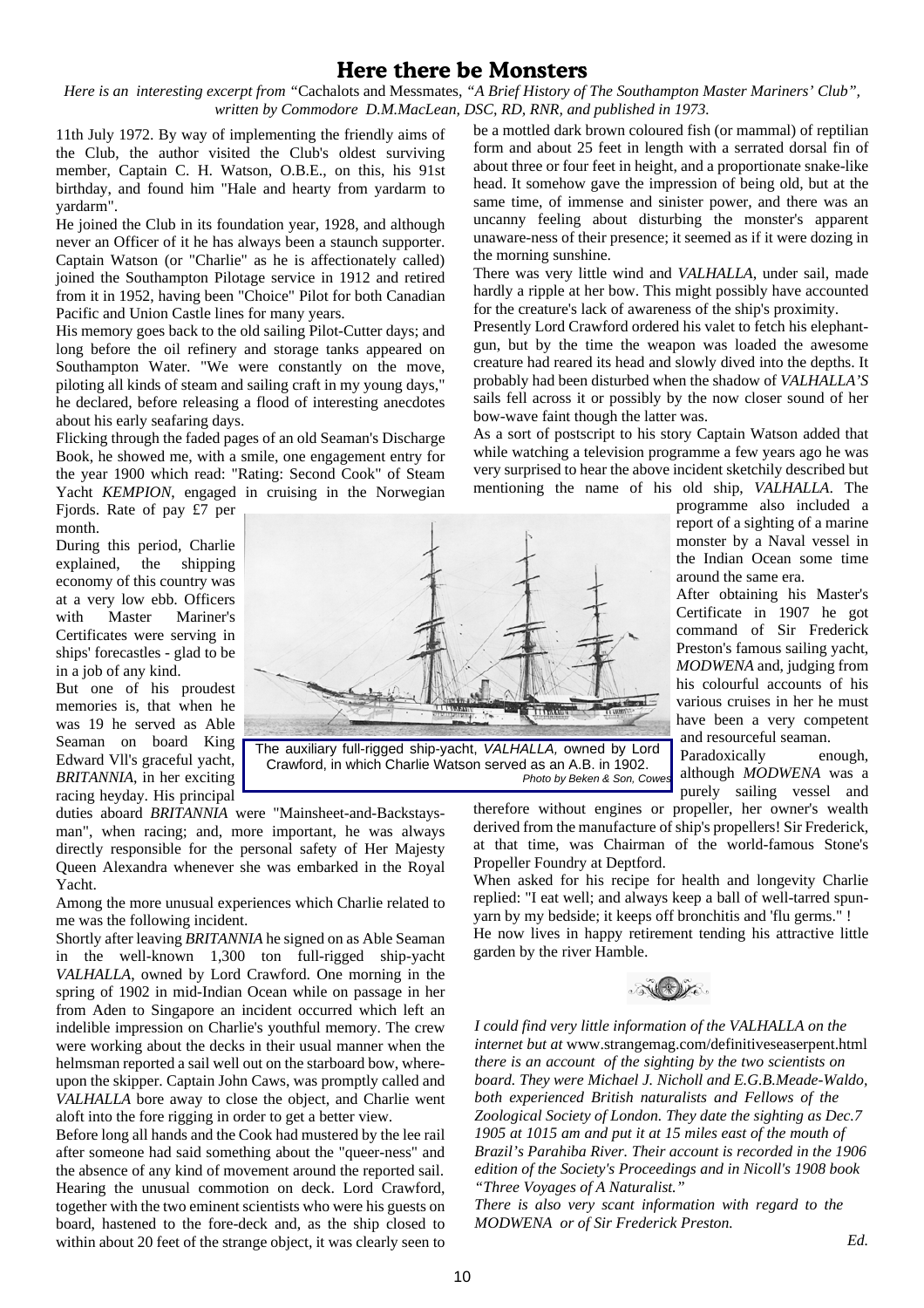## Rope Ends

#### **Dinner Dance**

A total of ninety Cachalots, their spouses and friends attended the Autumn Dinner Dance at Brook House at the end of October. As we have come to expect, the food and catering were once again excellent and the music, as provided by husband and wife duo "SARABAND", (new to us) greatly enjoyed.

It was also a certain Great Dane's 60th Birthday and every table shared in his generosity in the shape of a bottle of wine.

Cheers! Flemming. A very pleasant evening which raised £300 for the Wessex Cancer Trust by way of the raffle. The same venue has been booked for next year's dance which will be held there on 20th October.



#### **Wine Tasting**

Jenny and Robin Hibberd will be back in this country with their next batch of wines in April 2007 and it is intended that a another wine

tasting "session" will be arranged then. More details in the next edition and on the web site.



October R. Henry

November t.b.a.

 $\mathcal{S}(S)(S)(S)$ 

 $\left( \mathbf{r} \right)$ 

#### DANGEROUS CARGO

As all learned Master Mariners will know the carriage of dangerous cargo in passenger ships is heavily frowned on if not downright forbidden.

On the final homeward voyage of the Orion, going to the Captains morning conference the morning after leaving Bombay (not Mumbai until some years later) the Senior Officers found the Captain and the Cargo Officer in deep and serious conversation.

On going through the manifests after departure the  $1<sup>st</sup>$ Officer had found '1 c/s SA Ammunition' consigned to London. After a brief discussion during which it was confirmed that the agents had not mentioned this to anybody either verbally or in writing and so the Chief Officer was told to muster a deck gang, open No 3 hatch and turn over the cargo until the case in question was found.

The treasure hunt ended successfully about noon, the rogue case taken to the bridge wing and, with due ceremony, chucked overboard and a report to advise London of the occurrence prepared!

On reaching Tilbury the ship paid off and de-stored as we were going on charter for 4 months as a floating hotel in Hamburg, operated by a German hotel chain. We had on board a small care and maintenance part of deck and engine ratings and a few officers to assist the operators in any way that might be needed.

After about a week in Hamburg the Captain (Staff Captain during the voyage) received a letter thanking the ship for its report on the jettisoning of one case of SAA and, of course, endorsed the Captains discretion in taking the action. They thought however that he might like to know that the ammunition had been in India for 10 years as a part of a trial to establish how well the ammo and packaging stood up to monsoon and other various climatic states experienced in the sub-continent and how it would react. The tests were now going to be repeated!!